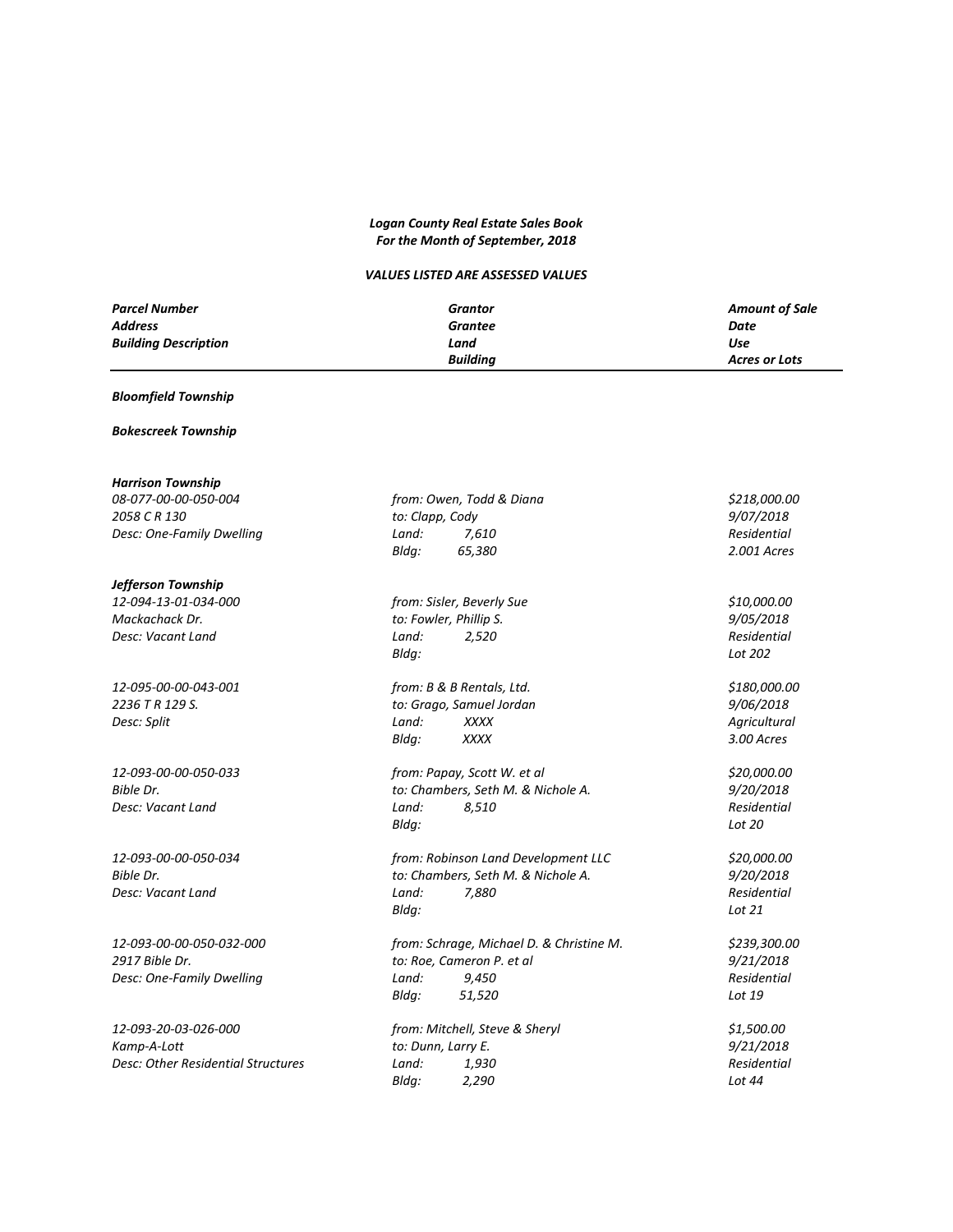| 12-094-17-04-011-000<br>Shawnee Dr.<br>Desc: Other Residential Structures                                                                              | to: Norton, Linda K.<br>Land:                  | from: Steggeman, Kevin & Karen<br>770                                                          | \$17,500.00<br>9/24/2018<br>Residential                           |
|--------------------------------------------------------------------------------------------------------------------------------------------------------|------------------------------------------------|------------------------------------------------------------------------------------------------|-------------------------------------------------------------------|
| 12-108-00-00-016-000<br>3115 C R 10<br>Desc: One-Family Dwelling                                                                                       | Bldg:<br>from: Pool, Adam K.<br>Land:<br>Bldg: | 1,310<br>to: Shaw-Sheperd, Ryan et al<br>5,780<br>26,300                                       | Lot 128<br>\$135,000.00<br>9/27/2018<br>Residential<br>1.09 Acres |
| 12-094-00-00-039-000<br>1465 C R 25<br>Desc: One-Family Dwelling                                                                                       | Land:<br>Bldg:                                 | from: Rapp, Thomas A. II & Jessica M.<br>to: David, Adam J. & Rachel R.<br>20,040<br>49,180    | \$400,000.00<br>9/28/2018<br>Residential<br>15.22 Acres           |
| 12-095-00-00-048-001<br>2499 T R 129<br>Desc: Split                                                                                                    | Land:<br>Bldg:                                 | from: Leininger, Jean K<br>to: Henry, Donald B. & Gloria J.<br><b>XXXX</b><br>XXXX             | \$132,000.00<br>9/28/2018<br>Agricultural<br>5.661 Acres          |
| 12-095-00-00-048-002<br>TR <sub>129</sub><br>Desc: Split                                                                                               | to: B & B Rentals Ltd.<br>Land:<br>Bldg:       | from: Leininger, Jean K.<br><b>XXXX</b><br>XXXX                                                | \$62,783.00<br>9/28/2018<br>Agricultural<br>17.938 Acres          |
| 12-095-00-00-044-001 & 32-095-00-00-045-001 from: Leininger, Jean K.<br>TR <sub>129</sub><br>Desc: Split                                               | Land:<br>Bldg:                                 | to: Henry, Douglas M. et al<br><b>XXXX</b><br><b>XXXX</b>                                      | \$198,174.00<br>9/28/2018<br>Agricultural<br>46.356 Acres         |
| 12-095-00-00-044-000, 32-095-00-00-045-000<br>32-095-00-00-047-000 & 12-095-00-00-048-000 from: Leininger, Jean K.<br>TR <sub>129</sub><br>Desc: Split | to: Henry, John D.<br>Land:<br>Bldg:           | XXXX<br>XXXX                                                                                   | \$332,043.00<br>9/28/2018<br>Agricultural<br>71.489 Acres         |
| <b>Lake Township</b><br>15-077-00-00-037-004 & 16-077-00-00-014-003 from: C E Duff & Son Inc.<br>TR 56<br>Desc: Split                                  | Land:<br>Bldg:                                 | to: Decker, Nathan Andrew & Samantha Arlene<br>XXXX<br>XXXX                                    | \$12,390.00<br>9/14/2018<br>Agricultural<br>2.065 Acres           |
| <b>Liberty Township</b><br>18-122-00-00-007-000 & 28-122-00-00-010-000 from: Wren Farm, LLC<br>TR <sub>199</sub><br>Desc: Cash-Grain Farm              | to: Bailey, Vincent R.<br>Land:<br>Bldg:       | 53,700                                                                                         | \$205,000.00<br>9/28/2018<br>Agricultural<br>30.282 Acres         |
| <b>McArthur Township</b><br>23-050-00-00-002-001<br>6458 C R 101<br>Desc: One-Family Dwelling                                                          | to: Berry, Eric<br>Land:<br>Bldg:              | from: 130 Investments LLC<br>12,520<br>33,180                                                  | \$239,900.00<br>9/05/2018<br>Residential<br>5.01 Acres            |
| 23-049-00-00-021-007<br>TR 238<br>Desc: Split                                                                                                          | Land:<br>Bldg:                                 | from: Wallace, James D. & Brenda A.<br>to: Buchenroth, Steven L.<br><b>XXXX</b><br><b>XXXX</b> | \$60,350.00<br>9/19/2018<br>Agricultural<br>9.656 Acres           |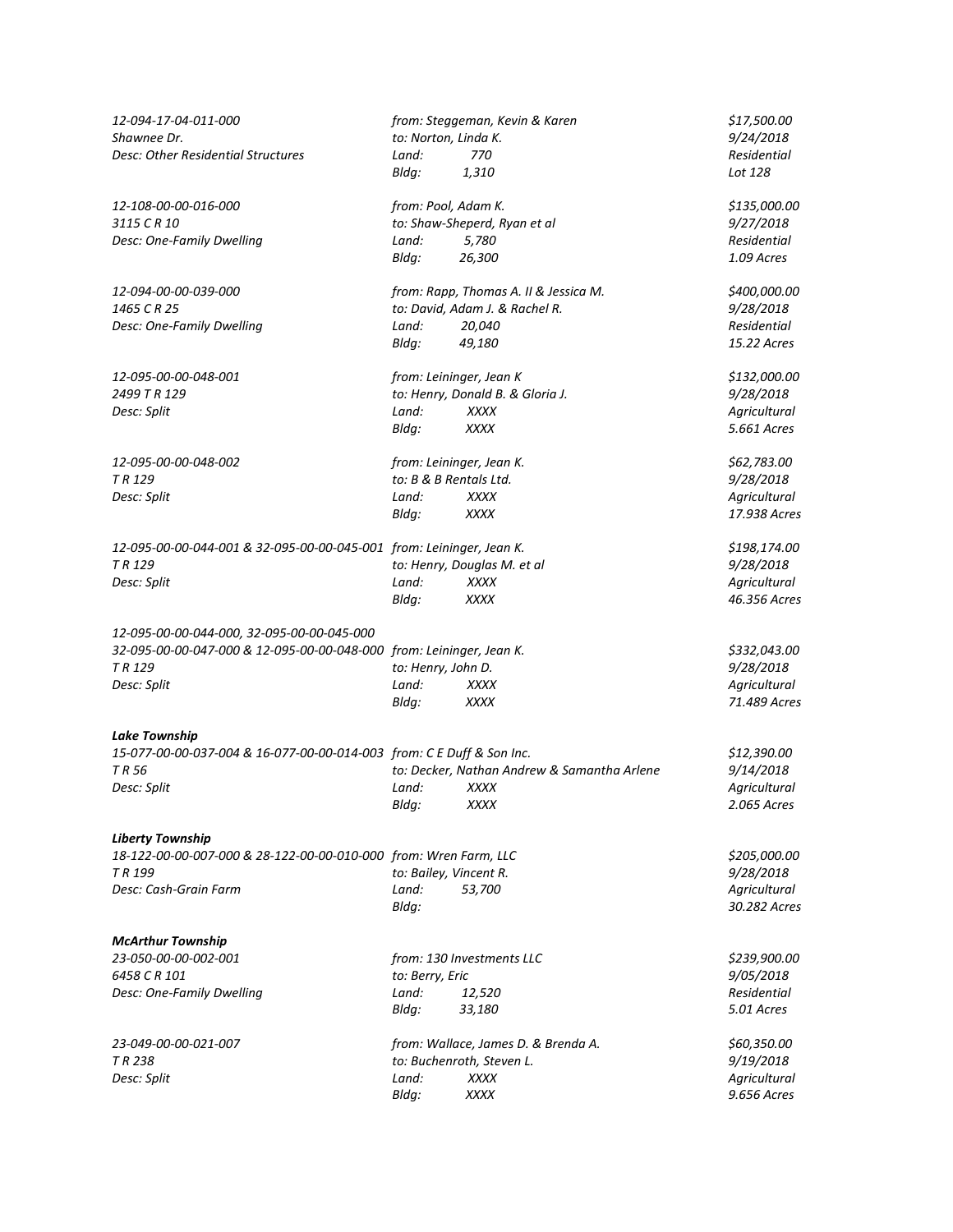## *Miami Township*

#### *Monroe Township*

*30-146-00-00-015-000, 30-146-00-00-014-002 & 30-146-00-00-014-003 from: Williamson, Cheryl D. \$325,000.00 2449 S R 245 to: Shipley, William Gregory & Linda Sue 9/07/2018 Desc: One-Family Dwelling Land: 11,570 Residential*

## *Perry Township*

*32-097-00-00-003-000, 32-097-00-00-024-000 32-097-00-00-026-000 & 04-042-00-00-012-000 from: Neill, Robert L., Trustee \$1,590,150.00 C R 2 to: Cronkleton Land LLC 9/20/2018 Desc: Cash-Grain Farm Land: 502,280 Agricultural*

*32-111-16-04-018-000 from: Rosebrook, C. Jeffrey \$5,000.00 Main St. To: Baughman, John M. 9/27/2018*

#### *Pleasant Township*

*515 C R 34 To: Baughman, Joshua M. et al 9/24/2018 Desc: One-Family Dwelling Land: 8,550 Residential Bldg: 32,050 3.345 Acres*

#### *Richland Township*

| 38-006-11-04-011-000 & 38-006-11-04-012-000 from: Star Homes Inc. |       |                              | \$17,500.00  |
|-------------------------------------------------------------------|-------|------------------------------|--------------|
| Maple Ave.                                                        |       | To: Leber, Lloyd W. & Sue A. | 9/04/2018    |
| Desc: Vacant Land                                                 | Land: | 3.500                        | Residential  |
|                                                                   | Blda: |                              | Lots 67 & 68 |
|                                                                   |       |                              |              |

| 36-019-06-01-018-000 & 36-019-06-01-017-000 from: Dale, Christopher A. et al |       |                             | \$215,000.00     |
|------------------------------------------------------------------------------|-------|-----------------------------|------------------|
| <b>Sport Point</b>                                                           |       | To: Meyer, Melissa A. et al | <i>9/14/2018</i> |
| Desc: One-Family Dwelling                                                    | Land: | 19.850                      | Residential      |
|                                                                              | Blda: | 13.060                      | Lots 21 & 22     |

*23-035-00-00-027-006 from: Schwieterman, Joseph W. et al \$54,000.00 C R 39 to: Alig, David & Patricia 9/19/2018 Desc: Vacant Land Land: 10,560 Residential Bldg: 6.166 Acres*

*30-146-06-02-001-000 from: Cain, Ray & Margaret \$200,000.00 2684 Myeerah Trail to: Liggett, Stephanie J. & Zachary D. 9/05/2018 Desc: One-Family Dwelling Land: 4,720 Residential Bldg: 52,360 Lot 22*

*28-148-00-00-031-004 from: Bauer, Danny R. et ux \$255,000.00 7239 S R 287 to: Fahle, Brenda S. 9/06/2018 Desc: One-Family Dwelling Land: 13,530 Residential Bldg: 64,160 4.384 Acres*

*Bldg: 66,200 2.757 Acres*

*30-146-00-00-026-000 from: Barger, Clinton M, Trustee \$405,765.00 C R 171 to: Blackburn, Jason L. 9/20/2018 Desc: Vacant Land Land: 100,020 Agricultural Bldg: 63.92 Acres*

*Bldg: 2,390 353.666 Acres*

*Desc: Other Residential Structures Land:* 190 *Residential Residential Residential Bldg:* 1,300 *Part Lot 24 Bldg: 1,300 Part Lot 24* 

*34-100-00-00-035-001 from: Leighty, John P., Jr. \$107,500.00*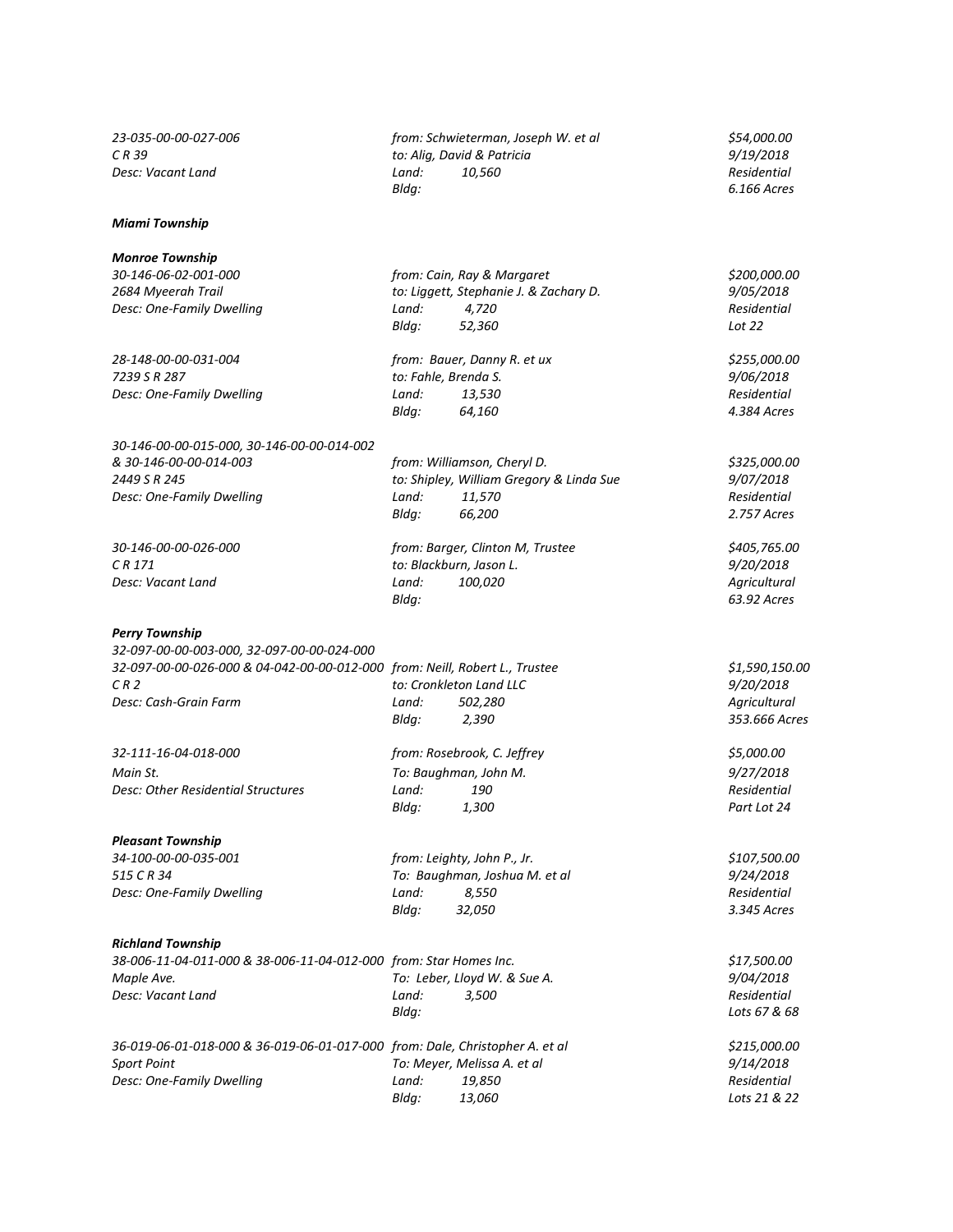#### *Rushcreek Township*

*40-037-00-00-045-000 & 40-037-00-00-046-002 from: Childs, Reginald L. \$189,900.00 1817 S R 274 To: Funderburgh, Masyn E. & Andrew R. 9/10/2018 Desc: One-Family Dwelling Land: 9,750 Residential*

*40-025-00-00-044-002 from: Amerine, William Paul \$86,500.00 5513 S R 274 To: Zell, Patrick D. & Melissa R. 9/10/2018 Desc: Split Land: XXXX Residential*

*40-011-00-00-002-000 from: Rogers, Raymond W. \$53,750.00 11852 U S 68 To: Titus, Douglas A. & Robin M. 9/19/2018 Desc: One-Family Dwelling Land: 13,630 Residential*

## *Stokes Township*

*43-004-19-05-013-000 from: Deeter, Robert L. et ux \$21,370.00 11746 Sunview St. To: Humphrey, James F. 9/04/2018 Desc: Other Residential Structures Land: 3,180 Residential*

*43-018-16-07-014-534 from: Kammerman, Morty \$150,000.00 10305 C R 286 To: Kubat, Charles & Elizabeth 9/04/2018 Desc: Condominium Land: 28,000 Residential*

*43-005-18-07-010-000, 43-005-18-07-010-001 43-005-18-07-010-002 & 43-005-18-07-010-003 from: Campbell, Leon T. \$118,000.00 11086 Kickapoo Path To: Engle, Jamie 9/05/2018 Desc: Mobile Home Land: 7,760 Residential*

*43-019-13-02-015-000 from: Leopard, Marilyn \$122,300.00 9363 Buckeye Dr. To: Saunders, Linda L. 9/05/2018 Desc: One-Family Dwelling Land: 6,660 Residential*

*43-006-00-00-009-002 from: Donnelly, Donald J. et al \$120,000.00*

*43-005-14-19-006-000, 43-005-14-19-007-000 & 43-005-14-19-008-000 from: Waugh, Randall S. & Christine K. \$38,500.00 Mohawk Path To: Robey, Jeffrey A. & Judith K. 9/11/2018*

*Bldg: 21,550 Part Lots 28 & 29*

*11506 T R 293 To: Moyer, Fredrick P. 9/10/2018 Desc: One-Family Dwelling Land: 4,300 Residential Bldg: 27,600 0.667 Acres*

*Desc: Other Residential Structures Land: 4,470 Residential Bldg: 670 Lots 944-946*

*43-005-16-22-004-000 from: Sassafras Point Cottage LLC \$95,000.00 11188 Newland Dr. To: Stermer, Thomas Michael & Mary Christine 9/11/2018 Desc: One-Family Dwelling Land: 3,780 Residential Bldg: 8,170 Lots 29 & 30*

*43-018-19-04-007-000 from: Stolly, Katheryn A. \$260,000.00 10820 Buckeye Dr. To: Copley, Marcia A., Trustee 9/11/2018*

*Bldg: XXXX 5.868 Acres Bldg: 12,620 7.279 Acres*

*Bldg: 32,540 2.598 Acres*

*Bldg: 4,300 Lot 58*

*Bldg: 32,530 Unit C-4*

*Bldg: 29,720 Lots 1607-1610*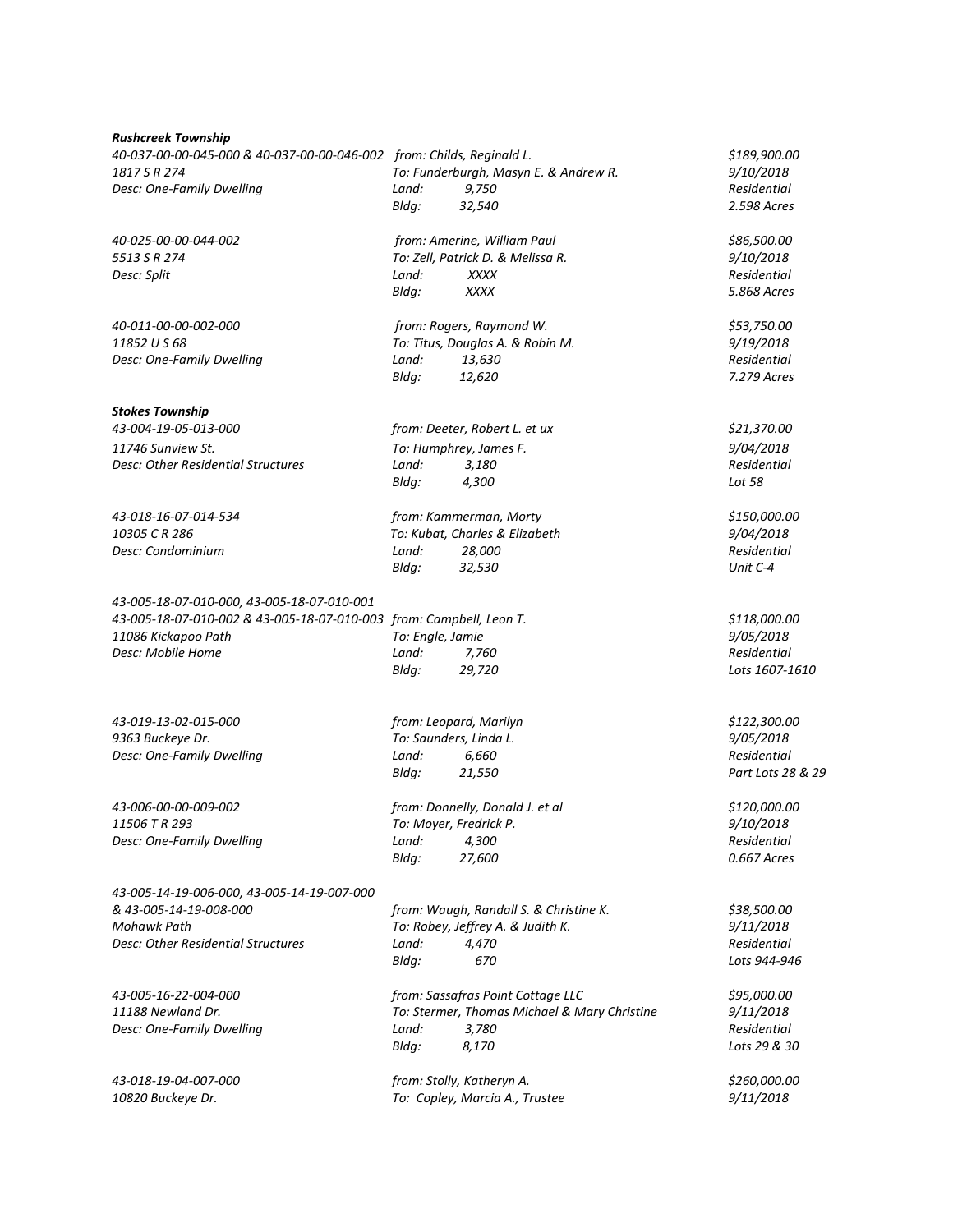| Desc: One-Family Dwelling                                                     | Land:<br>Bldg:         | 50,400<br>14,430                               | Residential<br>0.20 Acres |
|-------------------------------------------------------------------------------|------------------------|------------------------------------------------|---------------------------|
| 43-005-15-07-030-000                                                          |                        | from: A & J Hatfield LLC                       | \$92,900.00               |
| 14158 Basswood Ave.                                                           |                        | To: Baker, Jeffrey Lynn & Gina GB              | 9/17/2018                 |
| Desc: One-Family Dwelling                                                     | Land:                  | 2,490                                          | Residential               |
|                                                                               | Bldg:                  | 8,960                                          | Lot 25                    |
| 43-017-07-03-008-000                                                          |                        | from: Fissell, Diana K et al                   | \$55,000.00               |
| 11659 Channel View Dr.                                                        |                        | To: Grace, Fred W. & Kelli                     | 9/19/2018                 |
| Desc: One-Family Dwelling                                                     | Land:                  | 4,310                                          | Residential               |
|                                                                               | Bldg:                  | 17,500                                         | Lots 29 & 30              |
| 43-018-16-04-010-000                                                          |                        | from: Dunlap, Peter & Anna                     | \$130,000.00              |
| 10054 Buckeye Dr.                                                             |                        | To: Blausey, Gregory J.                        | 9/19/2018                 |
| Desc: One-Family Dwelling                                                     | Land:                  | 5,240                                          | Residential               |
|                                                                               | Bldg:                  | 19,520                                         | Lot 131                   |
| 43-005-17-08-001-000, 43-005-17-08-001-001,                                   |                        |                                                |                           |
| 43-005-17-08-002-000 & 43-005-17-08-002-001 from: Moore, Roger L.             |                        |                                                | \$331,500.00              |
| 13406 Seminole Path                                                           |                        | To: Kleman, Gretchen K.                        | 9/20/2018                 |
| Desc: Other Residential Structures                                            | Land:                  | 53,990                                         | Residential               |
|                                                                               | Bldg:                  | 52,280                                         | 0.124 Acres               |
| 43-004-00-00-028-008                                                          |                        | from: Lancaster, Elizabeth Kay                 | \$140,000.00              |
| 12675 S R 235                                                                 | To: A & J Hatfield LLC |                                                | 9/20/2018                 |
| Desc: Mobile Home                                                             | Land:                  | 7,870                                          | Residential               |
|                                                                               | Bldg:                  | 46,370                                         | 2.023 Acres               |
| 43-018-19-04-014-000                                                          |                        | from: Hare, Rosemary                           | \$460,000.00              |
| 10918 Buckeye Dr.                                                             |                        | To: McDonald, Stephanie A. & Cary C., Trustees | 9/21/2018                 |
| Desc: One-Family Dwelling                                                     | Land:                  | 70,880                                         | Residential               |
|                                                                               | Bldg:                  | 71,570                                         | 0.23 Acres                |
| 43-006-00-00-008-531                                                          |                        | from: Crish, Linda K. Trustee                  | \$202,000.00              |
| 11273 Northlake Dr.                                                           | To: Hicks, Jeramey     |                                                | 9/25/2018                 |
| Desc: Condominium                                                             | Land:                  | 19,250                                         | Residential               |
|                                                                               | Bldg:                  | 45,990                                         | <b>Unit 31</b>            |
| 43-017-07-07-005-000                                                          | from: Clark, Blaine    |                                                | \$25,000.00               |
| 11580 S R 235                                                                 |                        | To: Miller, Annette et al                      | 9/25/2018                 |
| Desc: One-Family Dwelling                                                     | Land:                  | 2,840                                          | Residential               |
|                                                                               | Bldg:                  | 12,680                                         | Lot 46                    |
| 43-018-19-04-036-000 & 51-033-09-03-007-530 from: Jones, Margaret A., Trustee |                        |                                                | \$343,400.00              |
| 10819 Buckeye Dr.                                                             |                        | To: Johnson, J. Andrew & Debra R.              | 9/26/2018                 |
| Desc: One-Family Dwelling                                                     | Land:                  | 58,630                                         | Residential               |
|                                                                               | Bldg:                  | 44,860                                         | 0.16 Acres                |
| <b>Union Township</b>                                                         |                        |                                                |                           |
| <b>Washington Township</b>                                                    |                        |                                                |                           |
| 51-033-09-02-013-000                                                          |                        | from: Pugh, Jack L. et ux                      | \$30,000.00               |
| 7333 Center St.                                                               |                        | to: Woody's Diner, LLC                         | <i>9/04/2018</i>          |
| Desc: Other Residential Structures                                            | Land:                  | 2,930                                          | Residential               |
|                                                                               | Bldg:                  | 7,960                                          | Multiple Lots             |

*Bldg: 7,960 Multiple Lots*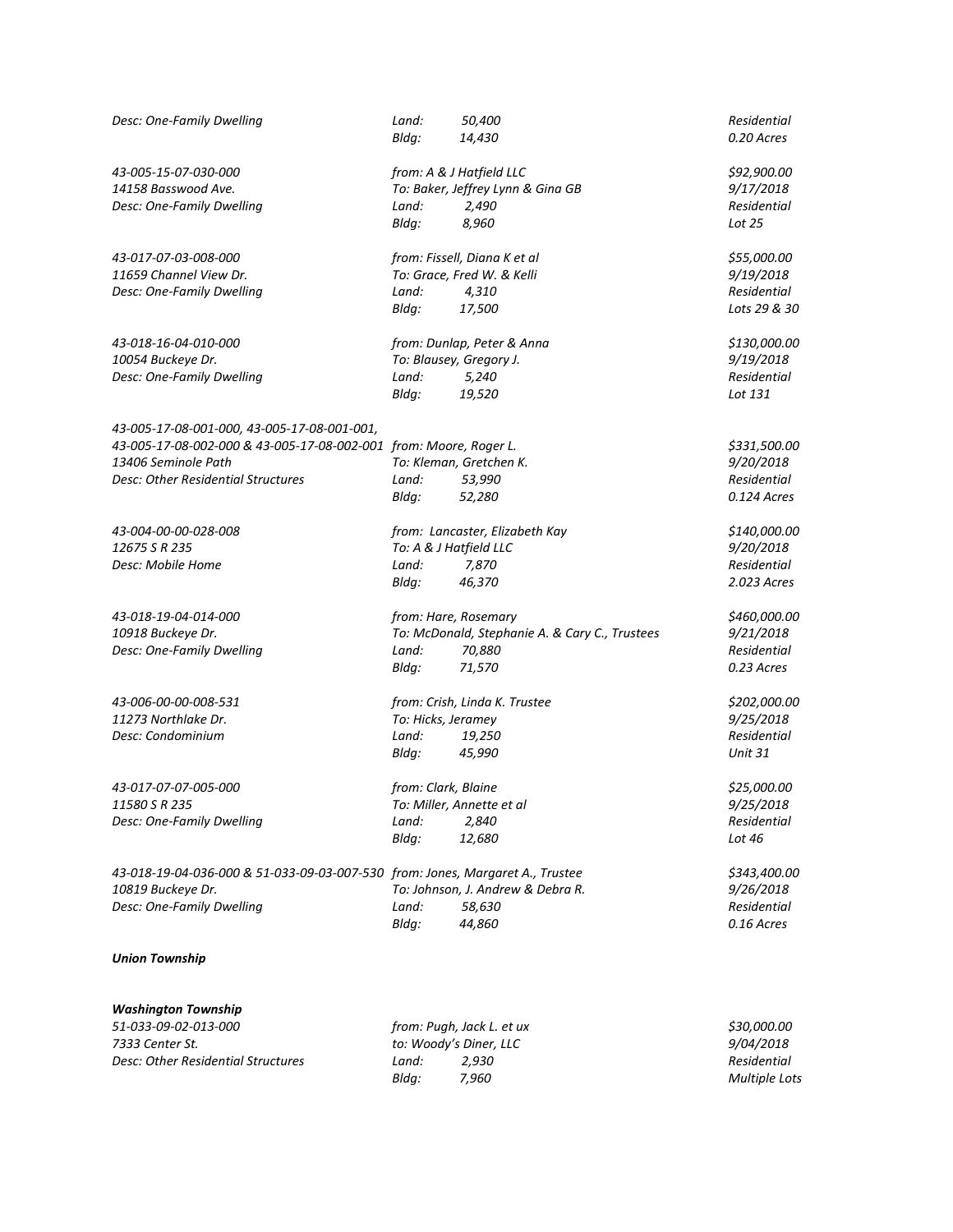| 51-073-00-00-003-017<br>TR 247<br>Desc: Vacant Land                 | Land: | from: Wagler, Amos G. & Esther J.<br>to: Glick, Daniel H. & Martha J.<br>6,570 | \$20,000.00<br>9/07/2018<br>Residential |
|---------------------------------------------------------------------|-------|--------------------------------------------------------------------------------|-----------------------------------------|
|                                                                     | Bldg: |                                                                                | 5.24 Acres                              |
| 51-033-09-02-017-000, 51-033-09-02-018-000,                         |       |                                                                                |                                         |
| 51-033-09-02-019-000 & 51-033-09-02-020-000 from: Simpson, Wanda L. |       |                                                                                | \$56,525.00                             |
| 7387 Center St.                                                     |       | to: McKemp Quay Limited                                                        | 9/11/2018                               |
| Desc: One-Family Dwelling                                           | Land: | 7,120                                                                          | Residential                             |
|                                                                     | Bldg: | 17,110                                                                         | Lots 51-54                              |
| 51-032-12-23-017-000 & 51-032-12-23-018-000 from: Griffis, Shirley  |       |                                                                                | \$32,000.00                             |
| 7380 Foster St.                                                     |       | to: Monterroza, Charlotte                                                      | 9/12/2018                               |
| Desc: Mobile Home                                                   | Land: | 5,100                                                                          | Residential                             |
|                                                                     | Bldg: | 5,710                                                                          | Lots 18 & 19                            |
| 51-032-16-13-004-000 & 5 add'l parcels                              |       | from: Duff Development Company LLC                                             | \$15,000.00                             |
| Marion Dr.                                                          |       | to: Boswer, Dusty Lynn                                                         | 9/21/2018                               |
| Desc: Vacant Land                                                   | Land: | 7,700                                                                          | Residential                             |
|                                                                     | Bldg: |                                                                                | 0.845 Acres & Lots                      |

## *Zane Township*

## *Belle Center Corporation*

## *Bellefontaine Corporation*

*17-077-00-00-023-001, 17-077-00-00-025-001 & 17-077-20-03-009-001 from: Acusport Corporation \$4,458,905.00 1 Hunter Pl. To: Ellett Brothers, LLC 9/04/2018 Desc: Industrial Warehouses Land: 139,730 Industrial*

*1213 W.Sandusky Ave. To: Minnich, Michael G., Trustee 9/06/2018 Desc: Automotive Service Station Land: 7,870 Commercial*

**Desc: Condominium** *Land:* **5,510** 

*Bldg: 1,467,350 12.277 Acres 17-092-10-11-003-000 from: Belle Adventures Unlimited Ltd. \$55,000.00*

*E. Sandusky Ave. To: Marker, Craig & Renee 9/05/2018 Desc: Vacant Land Land: 20,400 Residential Bldg: 7.053 Acres*

*17-106-08-06-028-000 from: Morrison, Kara N. \$135,000.00 1104 Erie St. To: Smith, Randolph L. & Danielle M. 9/05/2018 Desc: One-Family Dwelling Land: 6,140 Residential Bldg: 18,110 Lot 3637*

*11-091-10-06-001-000 from: HEB Properties LLC \$350,000.00 Bldg: 58,820 0.899 Acres*

*17-092-09-17-040-001 from: Wammes Storage & Rentals Ltd \$30,000.00 Hayes St. To: Rosebrook, Carl Jeffrey 9/06/2018 Desc: Split Land: XXXX Residential Bldg: XXXX Pt Lots 2001-2004*

*17-106-00-00-082-511 from: Feltham, George Douglas Trustee et al \$130,600.00 413 Woodside Pl. To: Fessler, Robert G. & Diana M. 9/07/2018 Bldg: 27,930 Unit 413*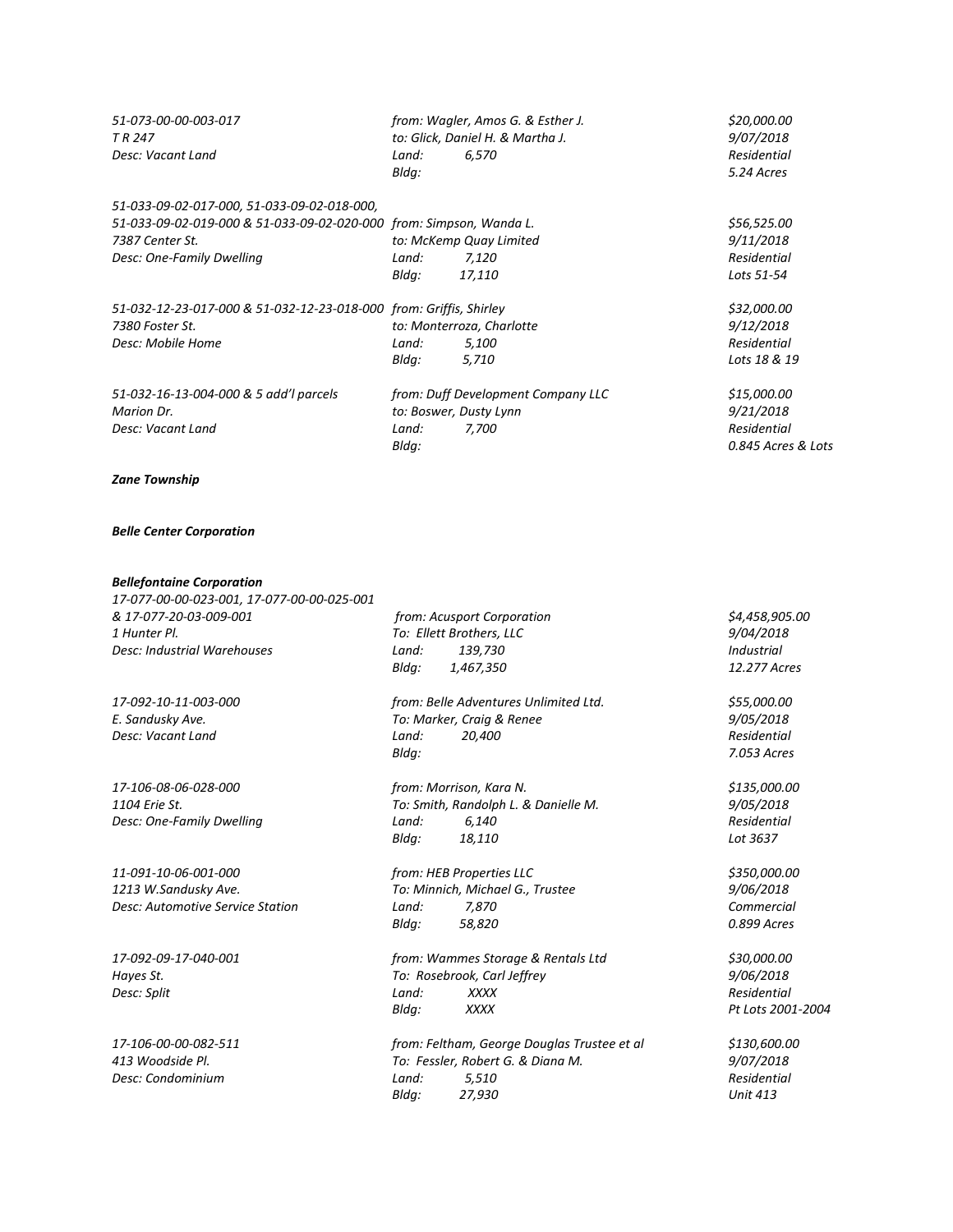| 17-092-06-13-022-000<br>810 Ridgeview Dr.<br>Desc: One-Family Dwelling                                                                                               | Land:<br>Bldg:                           | from: Smith, Jeannine E.<br>To: Stoltzfus, Winfred E. & Wilda K.<br>8,060<br>39,040                | \$179,900.00<br>9/07/2018<br>Residential<br>Lot 4203           |
|----------------------------------------------------------------------------------------------------------------------------------------------------------------------|------------------------------------------|----------------------------------------------------------------------------------------------------|----------------------------------------------------------------|
| 17-091-08-19-008-000<br>504-506 N. Detroit St.<br>Desc: Two-Family Dwelling                                                                                          | Land:<br>Bldg:                           | from: Johnson, Adam D., Trustee<br>To: Diehm, David W. & Nicki Jo<br>2,000<br>20,620               | \$61,500.00<br>9/07/2018<br>Residential<br>Lot 1262            |
| 17-092-09-17-040-000, 17-092-09-17-041-000<br>17-092-09-17-042-000 & 17-092-09-17-043-000 from: Wammes Storage & Rentals Ltd.<br>550 E. Sandusky Ave.<br>Desc: Split | To: Saroon, LLC<br>Land:<br>Bldg:        | <b>XXXX</b><br><b>XXXX</b>                                                                         | \$260,000.00<br>9/10/2018<br>Commercial<br>.086 Acres & lots   |
| 17-092-09-20-011-000<br>537 E. Chillicothe Ave.<br>Desc: One-Family Dwelling                                                                                         | Land:<br>Bldg:                           | from: Esh, Marilyn Detrick<br>To: Greenwald, Kevin Chester & Christine Orlowski<br>5,450<br>28,090 | \$123,000.00<br>9/11/2018<br>Residential<br>Lot 362            |
| 17-106-12-02-002-512<br>1516 Hawke St.<br>Desc: Condominium                                                                                                          | Land:<br>Bldg:                           | from: Gaines, Tamara J.<br>To: Hempy, Sharon K., Trustee<br>4,150<br>22,870                        | \$87,500.00<br>9/11/2018<br>Residential<br><b>Unit 16</b>      |
| 59-092-00-00-019-534<br>236 Pine Ridge Ct.<br>Desc: Condominium                                                                                                      | To: Ross, Frances M.<br>Land:<br>Bldg:   | from: Heath, Mary Ann<br>4,150<br>23,690                                                           | \$110,000.00<br>9/20/2018<br>Residential<br><b>Unit 236</b>    |
| 17-092-15-04-017-000 & 17-092-15-04-018-000 from: Logan Properties LLC<br>101 S. Heather Hill Dr.<br>Desc: One-Family Dwelling                                       | Land:<br>Bldg:                           | To: Green, Anthony W. & Kandalyn<br>8,350<br>46,100                                                | \$180,000.00<br>9/21/2018<br>Residential<br>0.10 Acres & Lot   |
| 17-106-08-19-001-000 & 17-106-08-17-011-000 from: Wehner, Kathryn M.<br>301 Richard Ave.<br>Desc: One-Family Dwelling                                                | Land:<br>Bldg:                           | To: Parson, Billy Wayne & Senora Sue<br>8,510<br>23,500                                            | \$144,000.00<br>9/21/2018<br>Residential<br>Lots 3743pt & 2657 |
| 17-091-16-21-004-000<br>608 S. Detroit St.<br>Desc: One-Family Dwelling                                                                                              | from: Williams, Steve<br>Land:<br>Bldg:  | To: Johnson, Ollin Redell<br>4,540<br>24,220                                                       | \$154,500.00<br>9/24/2018<br>Residential<br>Lot 1629           |
| 17-107-05-06-011-000 & 17-107-05-06-012-000 from: Davis, Adam J. et al<br>1177 Michigan St.<br>Desc: One-Family Dwelling                                             | To: Morrison, Kara N.<br>Land:<br>Bldg:  | 11,370<br>31,670                                                                                   | \$150,000.00<br>9/25/2018<br>Residential<br>0.177 Acres & Lot  |
| 17-092-15-04-013-000<br>117 S. Heather Hill Dr.<br>Desc: One-Family Dwelling                                                                                         | To: Canter, Patrick W.<br>Land:<br>Bldg: | from: Rostorfer, Kimberly S.<br>8,190<br>37,010                                                    | \$150,000.00<br>9/25/2018<br>Residential<br>Lot 4367           |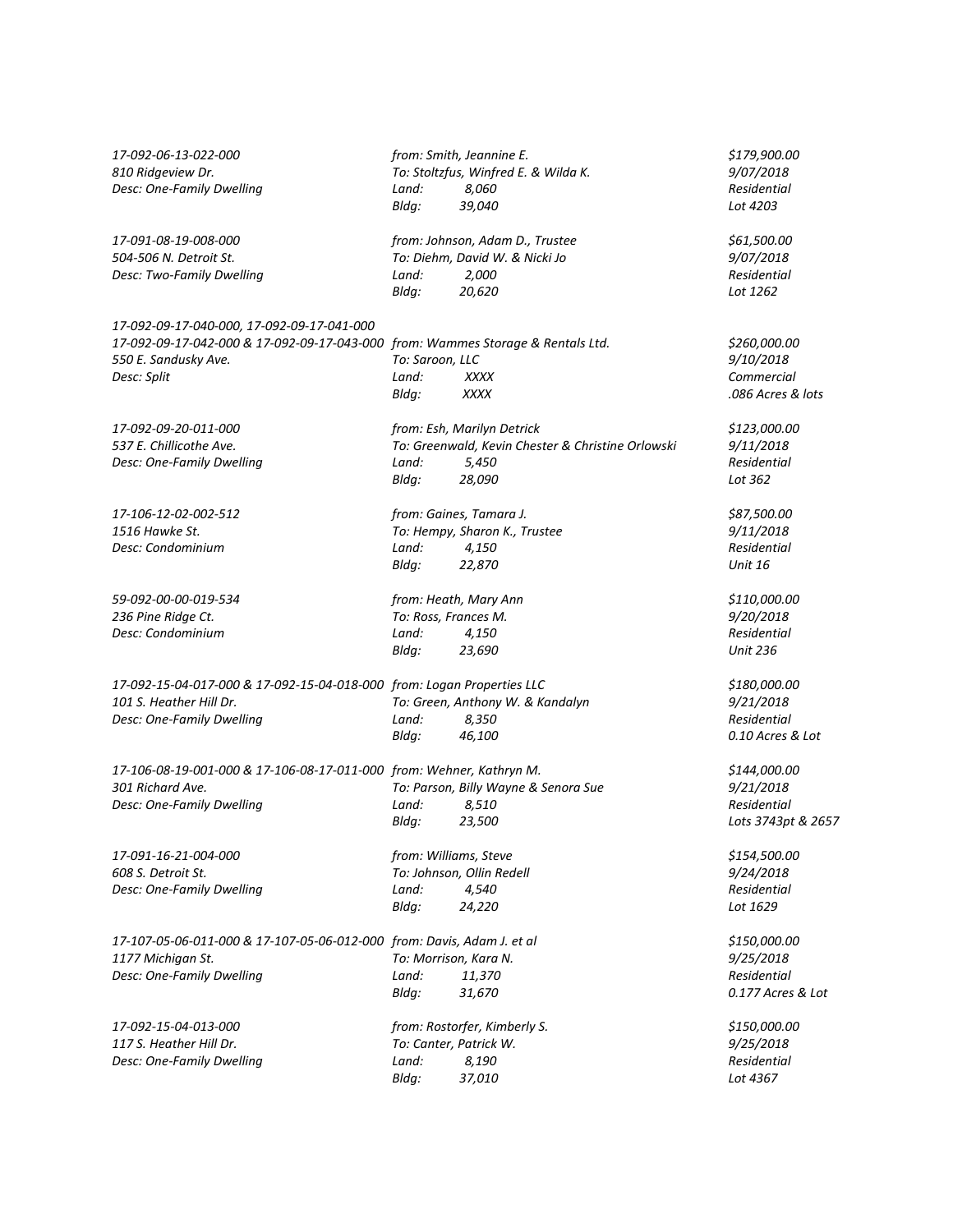| 17-078-17-03-010-000                                                 |       | from: Bush, John E. & Mildred A.    | \$139,900.00     |
|----------------------------------------------------------------------|-------|-------------------------------------|------------------|
| 301 E. Miami Ave.                                                    |       | To: Fullerton, Abbie D.             | 9/28/2018        |
| Desc: One-Family Dwelling                                            | Land: | 11,300                              | Residential      |
|                                                                      | Bldg: | 27,710                              | Lot 3561         |
| 17-106-08-06-020-000                                                 |       | from: Canter, Patrick Wayne         | \$90,000.00      |
| 1136 Superior St.                                                    |       | To: Lantz, Kimberly S.              | 9/28/2018        |
| Desc: One-Family Dwelling                                            | Land: | 8,100                               | Residential      |
|                                                                      | Bldg: | 23,280                              | 2 Part Lots      |
| 17-092-09-19-004-000 & 17-092-09-19-005-000 from: Ratajczak, Paul T. |       |                                     | \$75,000.00      |
| 616 E. Columbus Ave.                                                 |       | To: Reames, Christiana Nicole Marie | 9/28/2018        |
| Desc: One-Family Dwelling                                            | Land: | 7,190                               | Residential      |
|                                                                      | Bldg: | 18,050                              | 0.28 Acres & lot |
| 17-091-16-18-012-000                                                 |       | from: Peterson, Elizabeth S.        | \$82,500.00      |
| 121 Water Ave.                                                       |       | To: Downey, Terrence E. II          | 9/28/2018        |
| Desc: One-Family Dwelling                                            | Land: | 3,140                               | Residential      |
|                                                                      | Bldg: | 18,490                              | Part Lot 329B    |
| <b>DeGraff Corporation</b>                                           |       |                                     |                  |
| 26-117-11-04-004-000 & 26-117-11-04-006-000 from: DeLong, Thomas W.  |       |                                     | \$30,000.00      |
| 207 S. Boggs St.                                                     |       | To: Arbogast, Kenneth & Valerie     | 9/05/2018        |
| Desc: One-Family Dwelling                                            | Land: | 6,390                               | Residential      |
|                                                                      | Bldg: | 2,460                               | 0.65 Acres       |
| 26-117-19-02-002-000                                                 |       | from: Shadley, Todd M.              | \$120,500.00     |
| 1189 Cornish Dr.                                                     |       | To: Salyer, Ricky B.                | 9/18/2018        |
| Desc: One-Family Dwelling                                            | Land: | 5,010                               | Residential      |
|                                                                      | Bldg: | 32,510                              | Lot 397          |
| 26-117-06-02-004-000                                                 |       | from: Kennedy, Sharon Kay           | \$92,500.00      |
| 312 Koke St.                                                         |       | To: Wilcoxon, Ashley N. et al       | 9/18/2018        |
| Desc: One-Family Dwelling                                            | Land: | 4,910                               | Residential      |
|                                                                      | Bldg: | 18,720                              | 0.23 Acres       |
| 35-102-19-03-001-000                                                 |       | from: Williams, David A. et al      | \$10,000.00      |
| Mead St.                                                             |       | To: Klingler, Donald E.             | 9/28/2018        |
| Desc: Vacant Land                                                    | Land: | 5,110                               | Residential      |
|                                                                      | Bldg: |                                     | 0.69 Acres       |
| <b>Huntsville Corporation</b>                                        |       |                                     |                  |
| 24-048-00-00-034-013                                                 |       | from: Miller, James R.              | \$223,000.00     |
| 6906 Creekview Ct.                                                   |       | To: Holt, Dustin et al              | 9/25/2018        |
| Desc: One-Family Dwelling                                            | Land: | 8,840                               | Residential      |
|                                                                      | Bldg: | 60,310                              | Lot 166          |
| <b>Lakeview Corporation</b>                                          |       |                                     |                  |
| 47-017-14-16-040-000                                                 |       | from: Lakin, Zachary Wayne          | \$70,000.00      |
| 310 Park Ave.                                                        |       | to: Rice, Christopher               | 9/07/2018        |
| Desc: One-Family Dwelling                                            | Land: | 2,460                               | Residential      |
|                                                                      | Bldg: | 12,830                              | Lots 506pt-508   |
| 47-017-17-01-001-007                                                 |       | from: Woodland Park LLC             | \$245,745.00     |
| 640 W. Lake Ave.                                                     |       | to: Moore, Roger L.                 | 9/27/2018        |
| Desc: One-Family Dwelling                                            | Land: | 13,520                              | Residential      |
|                                                                      | Bldg: |                                     | Lot 659          |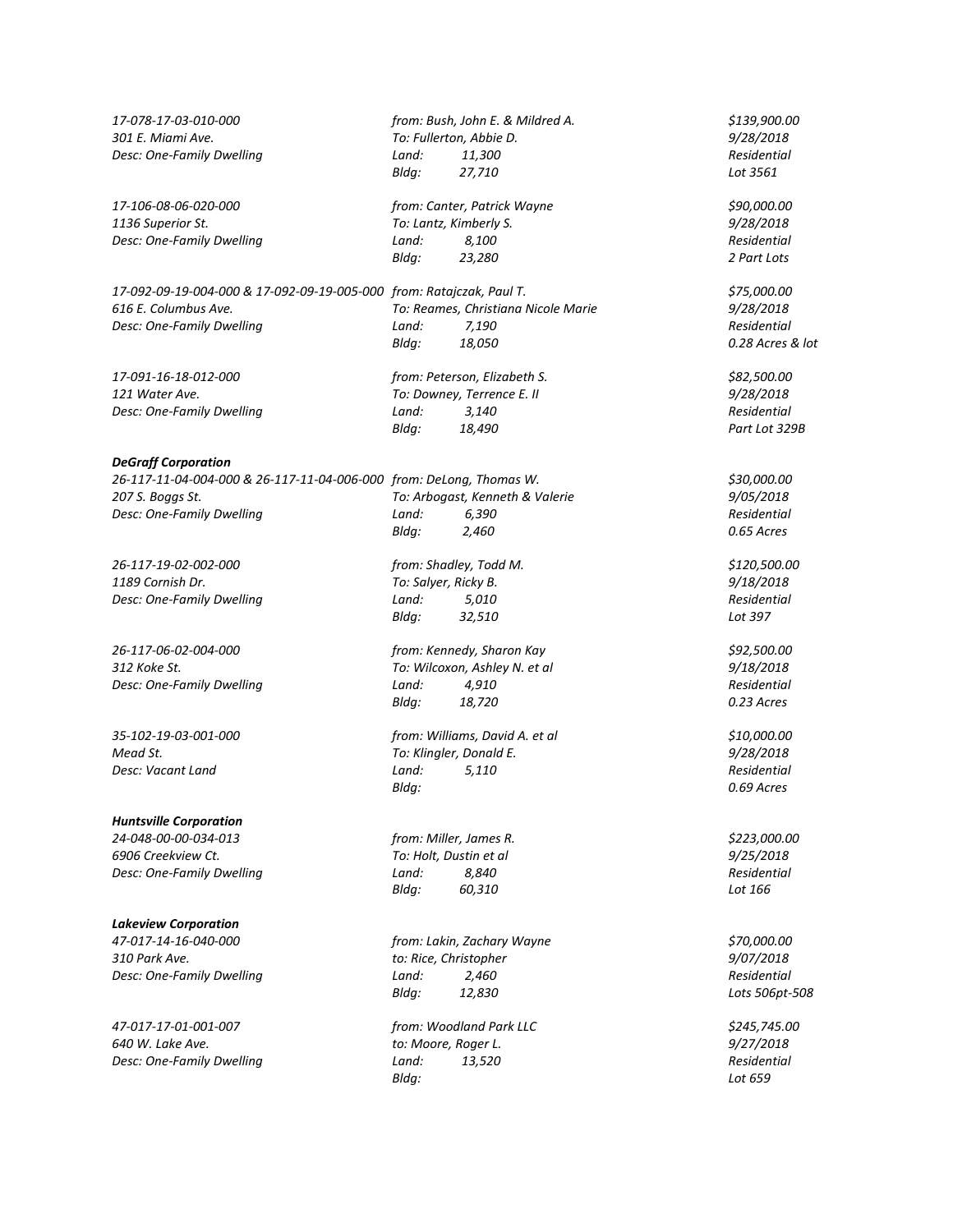# *Quincy Corporation*

## *Ridgeway Corporation*

# *Rushsylvania Corporation*

# *Russells Point Corporation*

| nussens romt corporution<br>52-032-13-13-004-001 & 52-032-13-13-004-002 from: Gratz, Dwight E. et ux |                                    |                                       | \$100,000.00         |
|------------------------------------------------------------------------------------------------------|------------------------------------|---------------------------------------|----------------------|
| 538 & 542 Center St.                                                                                 | to: Lange, Jeffrey B. & Roberta J. | 9/05/2018                             |                      |
| Desc: Two-Family Dwelling                                                                            | Land:                              | Residential                           |                      |
|                                                                                                      | Bldg:                              | 4,750<br>28,430                       | <b>Multiple Lots</b> |
|                                                                                                      |                                    |                                       |                      |
| 52-032-13-06-007-000                                                                                 |                                    | from: Deitsch, Jeffrey S. & Sandra K. | \$81,000.00          |
| 221 E. Marshall St.                                                                                  |                                    | to: Hess, David E. Jr et al           | 9/11/2018            |
| Desc: One-Family Dwelling                                                                            | Land:                              | 4,070                                 | Residential          |
|                                                                                                      | Bldg:                              | 14,050                                | Lots 814 & 815       |
| 52-032-09-08-005-000                                                                                 |                                    | from: Blakeacres Inc.                 | \$48,000.00          |
| 208 Chase Ave.                                                                                       | to: Cook, Laura D.                 |                                       | 9/24/2018            |
| Desc: One-Family Dwelling                                                                            | Land:                              | 3,680                                 | Residential          |
|                                                                                                      | Bldg:                              | 10,840                                | Lot 118              |
| 52-032-05-09-007-000 & 52-032-05-11-002-000 from: Prater, Delbert Jr. et al                          |                                    |                                       | \$65,000.00          |
| 345 Third St.                                                                                        |                                    | to: Breen, Ben & Shannon              | 9/28/2018            |
| Desc: One-Family Dwelling                                                                            | Land:                              | 4,940                                 | Residential          |
|                                                                                                      | Bldg:                              | 9,930                                 | Lots 1227 & 1277     |
|                                                                                                      |                                    |                                       |                      |
| <b>Valley Hi Corporation</b>                                                                         |                                    |                                       |                      |
| <b>West Liberty Corporation</b>                                                                      |                                    |                                       |                      |
| 20-144-15-03-007-000                                                                                 |                                    | from: Humble, Pamela et al            | \$75,000.00          |
| 324 White St.                                                                                        |                                    | to: Bump, Samuel R.                   | 9/11/2018            |
| Desc: One-Family Dwelling                                                                            | Land:                              | 11,660                                | <b>Residential</b>   |
|                                                                                                      | Bldg:                              | 23,780                                | Lots 301 & 302       |
|                                                                                                      |                                    |                                       |                      |
| 20-145-09-14-010-000                                                                                 |                                    | from: Hackley, Angela M.              | \$168,000.00         |
| 316 E. Baird St.                                                                                     |                                    | to: Newcomer, Carl & Elaine           | 9/12/2018            |
| Desc: One-Family Dwelling                                                                            | Land:                              | 10,900                                | Residential          |
|                                                                                                      | Bldq:                              | 33,870                                | Lots 240 & 241       |
| 20-144-12-10-009-000                                                                                 |                                    | from: Ono, Heidi Jo                   | \$150,000.00         |
| 208 Detroit St.                                                                                      | to: Ginn, Angela K.                |                                       | 9/18/2018            |
| Desc: One-Family Dwelling                                                                            | Land:                              | 7,270                                 | Residential          |
|                                                                                                      | Bldg:                              | 46,820                                | Lot 35               |
| 20-144-12-10-003-000                                                                                 |                                    | from: Yoder, Gregory L.               | \$75,000.00          |
| 122 Columbus St.                                                                                     |                                    | to: Vitt, Jacob F. & Frank J.         | 9/19/2018            |
| Desc: One-Family Dwelling                                                                            | Land:                              | 8,280                                 | <b>Residential</b>   |
|                                                                                                      | Bldg:                              | 37,490                                | Lots 69 & 70pt       |
|                                                                                                      |                                    |                                       |                      |